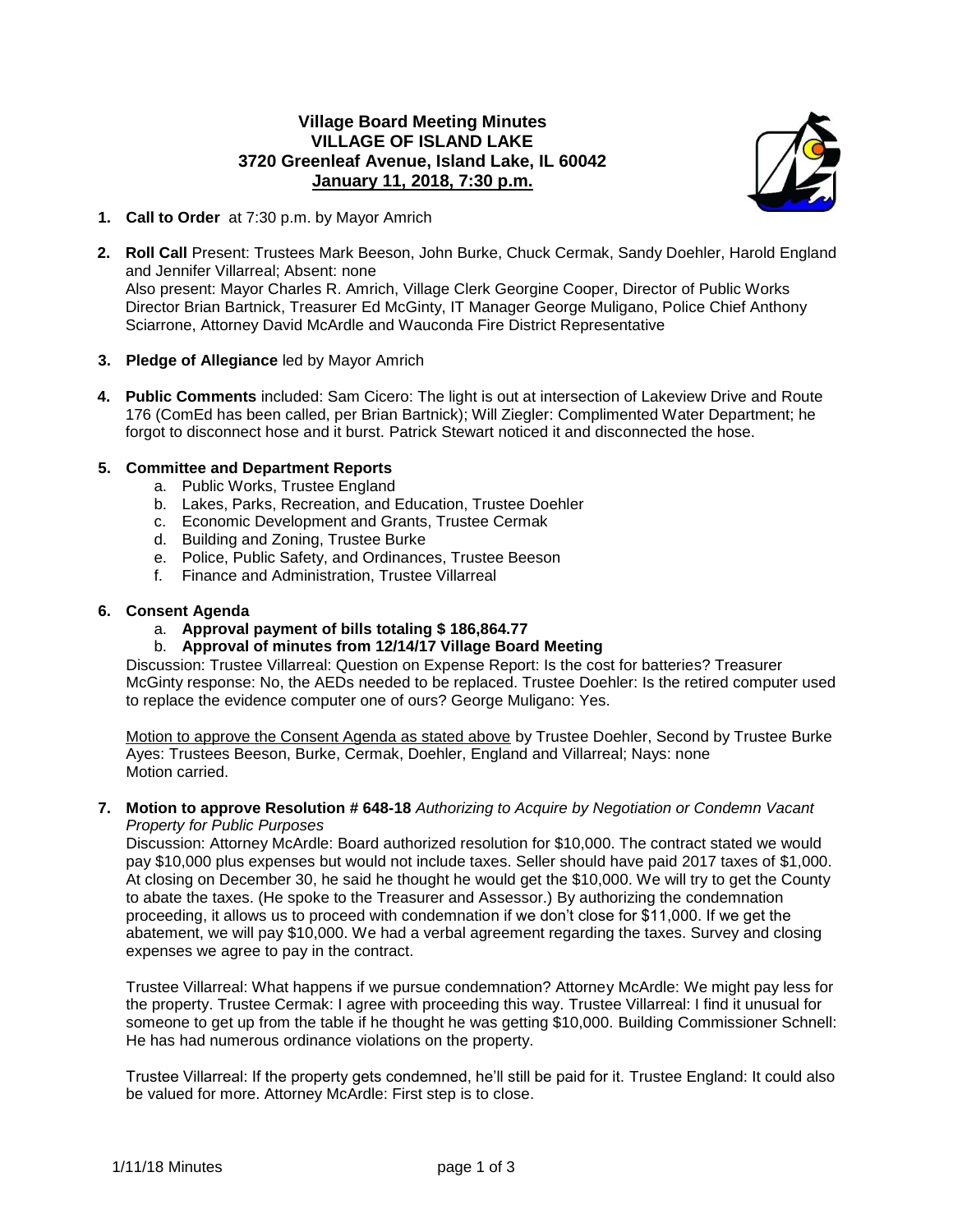Motion to approve Resolution # 648-18 Authorizing to Acquire by Negotiation or Condemn Vacant Property for Public Purposes by Trustee Burke, Second by Trustee Beeson Ayes: Trustees Beeson, Burke, Cermak, Doehler, England and Villarreal; Nays: none Motion carried.

*8.* **Motion to approve Ordinance #1570-18** *An Ordinance Amending Title 1 Chapter 16, Annual Fee Ordinance of the Island Lake Village Code* Discussion: This makes 4B commercial water connection consistent with 4A residential

Motion to approve Ordinance #1570-18 An Ordinance Amending Title 1 Chapter 16, Annual Fee Ordinance of the Island Lake Village Code by Trustee England, Second by Trustee **Doehler** 

Ayes: Trustees Beeson, Burke, Cermak, Doehler, England and Villarreal; Nays: none Motion carried.

## **9. Discussion of Possible Traffic Study for Eastway and Forest Drive**

Chief Sciarrone: 121 and 106 traffic citations on Eastway; the greater the population, the more violations there will be. Trustee Doehler: The current sign doesn't reflect that cars are pulling out of driveways. An improved sign and flashing light would help. It's becoming more treacherous at that intersection. We polled the neighbors (6 houses) and everyone was concerned. I am asking that the Village pay for a traffic study. A sign on Juniper went up without a traffic study. Do we need to have a study to change the sign? Chief Sciarrone deferred to David McArdle. Trustee Burke: What happens in a traffic study? How much does it cost? Treasurer McGinty: Approximately \$3,200. Attorney McArdle: You don't need a traffic study to change a warning sign. Trustee Doehler: Can you put a stop sign at a place that isn't an intersection? Trustee Cermak: Put a blinking sign that says hidden driveways.

Mayor Amrich: Can we acquire a sign? Brian Bartnick: I ordered signs.

- **10. Discussion of A Resolution Authorizing the Execution of an Air Support Mutual Aid Agreement and the Existence and Formation of Air-One by Intergovernmental Cooperation** Air-One is a support system that uses helicopters. They help with missing children, natural and manmade disasters, search and rescue, among other things. There is no cost. We just need to sign an agreement. One of our officers is a volunteer ground crew member. We have a list of departments that have signed the agreement. Trustee Burke: Do we do this every year? Chief Sciarrone: This will be the first time. Trustee Villarreal: What's required besides signing? Chief Sciarrone: We would need an officer to volunteer, and we already have that. Place on the 1/25/2018 Agenda for vote.
- **11. Mayor Comments** included: Met with our Village Engineer RE: Kemper Valve new entrance; with turn lanes it will be more complicated than originally thought; next Tuesday will meet with Baxter and Woodman regarding road work in the original part of town. Feds will be releasing money later and we may need a midterm financing. Also to be discussed at the meeting: Turn lane at Roberts and 176 necessitates relocation of water main. Lions Club Fishing Derby is February 3. Lion Tom Stiegler wants to use an ATV that is inconsistent with our ordinance (his has steering wheel; ordinance requires handlebars); would Board consider allowing? Trustee Beeson: It's not an ATV; it's practically a car. Trustee Villarreal: Would we be sued if we give permission and it sinks? Attorney McArdle: Yes. It will be used to help manage the event. It weighs 1650 pounds. Get insurance information and a holdharmless paper. Put it on the Agenda for the 1/25/18 meeting. Other concerns: Trustee Doehler: Even with a hold harmless, if someone gets injured, we are still liable. Trustee Villarreal: We allow snowmobiles; if one goes down, can we be sued? Trustee McArdle: My opinion is that you will be sued if someone goes down. Trustee Burke: If it's a Lions event, aren't they insured? Yes.

Police Dispatch: We received a letter from Lake Zurich Dispatch. Chief Sciarrone: I'm getting a price quote from Fox Lake Dispatch. Lake Zurich went up. Mayor: Contact departments and get updated numbers. Fire Department is still with Lake Zurich and are happy with them. Is the Wauconda Police